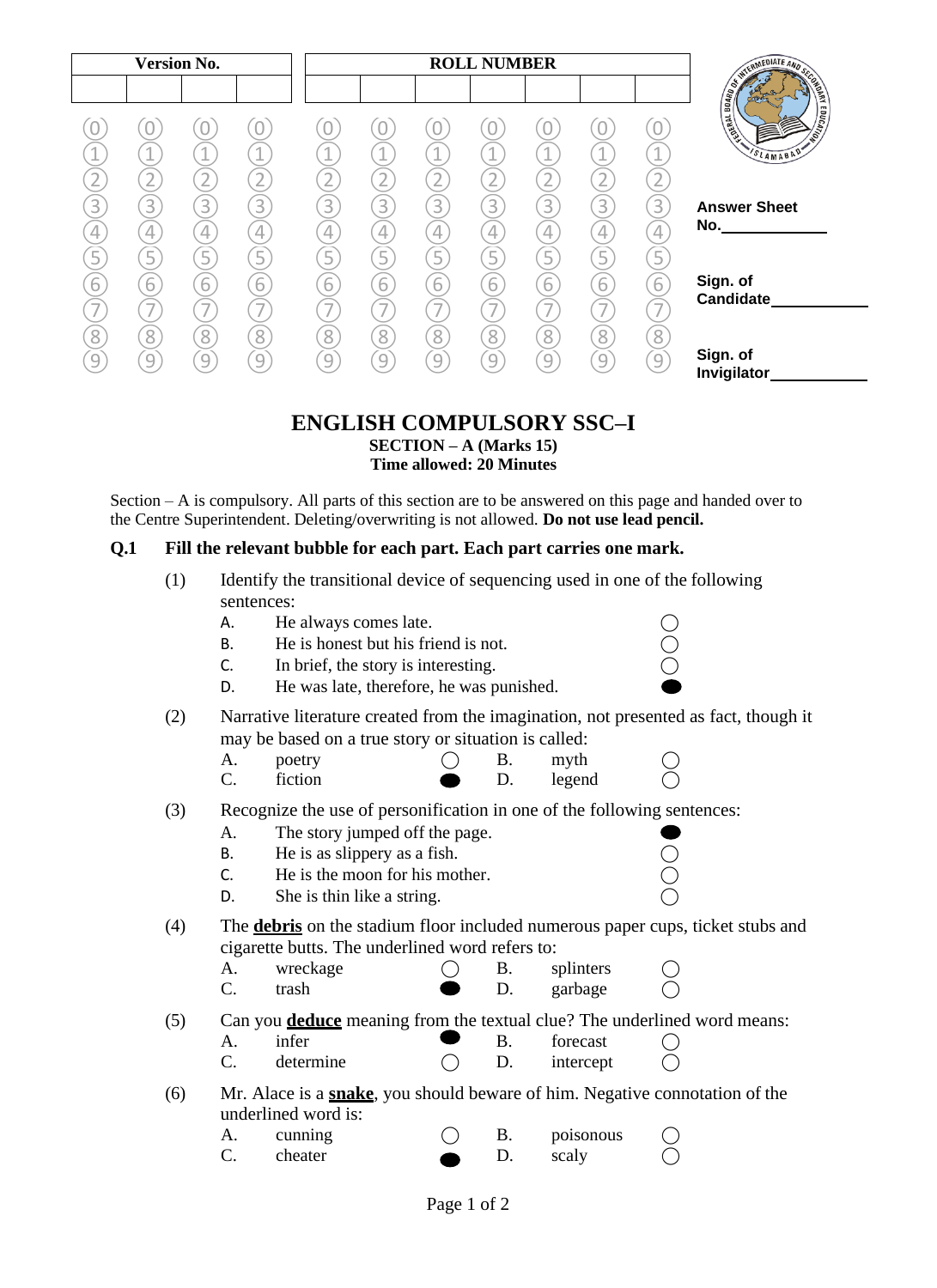| (7) | Which one of the following is the correct word that means water tank for fish, |
|-----|--------------------------------------------------------------------------------|
|     | formed from the stem word, "aqua"?                                             |

| Α. | aquaria   |  | aquatic  |  |
|----|-----------|--|----------|--|
| Č. | aquaplane |  | aquarius |  |

- (8) Which one of the modal verbs used in the sentences below shows the function of ability?
	- A. You needn't worry.
	- B. I tried my best but couldn't pick it up.
	- C. You have to leave this place.
	- D. May I come in sir?

#### (9) Which one of the following sentences has the use of transitive verb?

- 
- B. Sorry, but I have to leave.
- A. The train arrives at 3 p.m.  $\bigcirc$ <br>
B. Sorry, but I have to leave.  $\bigcirc$ <br>
C. She lives on the East side of the city.  $\bigcirc$ C. She lives on the East side of the city.
- D. She left the keys on the table.

#### (10) Identify the preposition of time used in one of the following sentences:

- A. The bank is on the Faisal lane.
- B. He left for Karachi on Monday.
- C. He is often on bed rest.
- D. You stand on the other side of the fence.

#### (11) Identify the indefinite pronoun used in one of the following sentences:

- A. I did this work myself.  $\bigcirc$ <br>
B. This is not my fault.  $\bigcirc$ <br>
C. No one could answer.
- B. This is not my fault.
- C. No one could answer.
- D. Which is the shortest way to the zoo?

### (12) Sort out adjective of quantity from the following options:

- A. Some people are born great. ◯<br>
B. He bought some sugar. ◯<br>
C. Some books were stolen. ◯<br>
D. Something went wrong. ◯
- B. He bought some sugar.
- C. Some books were stolen.
- D. Something went wrong.

# (13) Which one of the following sentences has the use of Abstract noun?

- A. Honesty is the best policy.
- 
- C. He found water from nowhere.
- D. Give me your pen.

#### (14) Which one of the following is a complex sentence?

- A. He is doing his work.<br>B. Stay here or go to you
- B. Stay here or go to your home.<br>C. If he comes, I will go.
- If he comes, I will go.
- D. I bought ticket and boarded the train.

# A. Honesty is the best policy.<br>
B. Humpty Dumpty sat on the wall.<br>
C. He found water from nowhere. <br>
D. Give me your pen. <br>
Which one of the following is a complex sentence?<br>
A. He is doing his work.<br>
B. Stay here or go t (15) Which one of the following sentences has an adjective phrase?

- A. He bought a car of a new model.<br>B. The dog chased him everywhere.
- B. The dog chased him everywhere.<br>C. He wanted to go home.
- C. He wanted to go home.<br>D. The kite flies up and up
- The kite flies up and up.

#### \* \* \* \* \*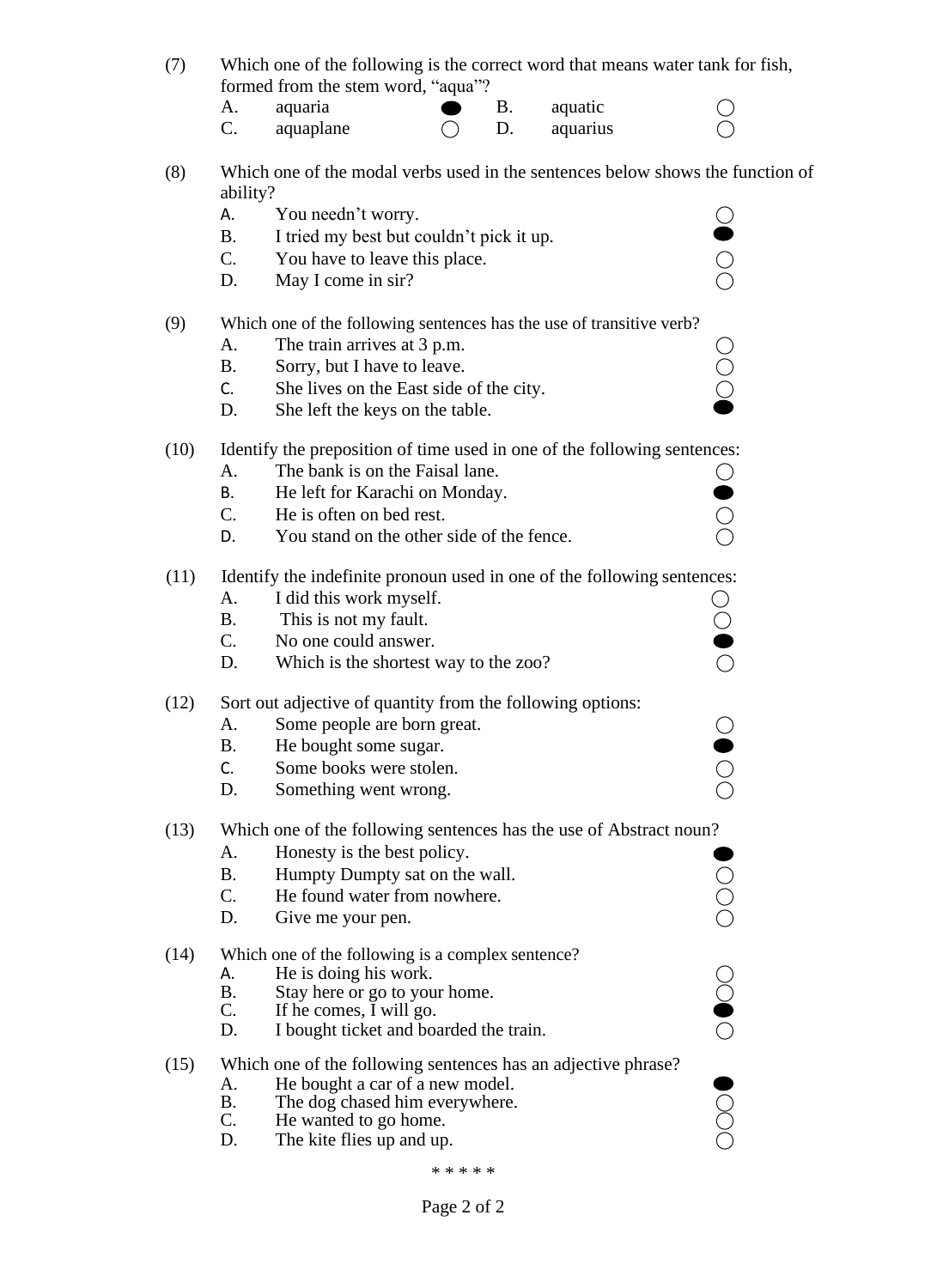

Federal Board SSC-I Examination English (Compulsory) Model Question Paper(Curriculum 2006)

Time allowed: 2.40 hours Total Marks: 60

Note: Answer the questions in sections 'B' and 'C' at the place specified for it therein on the separately provided E-Sheet. Write your answers neatly and legibly.

# **SECTION – B** (Marks 40)

- **Q.2** Read the following passage carefully and answer any **FIVE** questions including **Question No.(i)** appended to it.
- Note: Question (i) about summary writing is compulsory carrying 06 marks while rest of the questions carry 03 marks each.  $(6 + 4x 3 = 18)$

The entire journey of the great leader's struggle for a separate homeland for the Muslims of the subcontinent was based on the pivot of the Muslim unity and the oneness as a nation. He talked about Pakistan in such clear terms that even a common man could understand it.

"We are a nation," he affirmed three years before the birth of Pakistan, "with our own distinctive culture and civilization, language and literature, art and architecture, names and nomenclature, sense of values and proportion, legal laws and moral codes, customs and calendar, history and traditions, aptitude and ambitions – in short, we have our own distinctive outlook of life."

The ideology of Pakistan was based on the fundamental principle that the Muslims are an independent nation. Any attempt to **merge** their national and political identity will be strongly resisted.

Quaid-e-Azam was a man of strong faith and belief. He firmly believed that the new emerging state of Pakistan based on the Islamic principles would **reform** the society as a whole. In his Eid message, September 1945, Quaid-e-Azam said, "Islam is a complete code regulating the whole Muslim society, every department of life collectively and individually."

Today the Quaid's Pakistan is facing **numerous** challenges. We have forgotten how much struggle the Muslims had made under the dynamic leadership of Quaid-e-Azam Muhammad Ali Jinnah. We can overcome our present difficulties by following the Quaid's golden motto, "Faith, Unity and Discipline". We can make our nation strong by remembering his advice to the youth, "It is now up to you to work, work and work; and we are bound to succeed."

# **QUESTIONS:**

i. Write down the summary of the passage. Also suggest a suitable title.  $(5+1=6)$ Ans. Title: Quaid's vision of Pakistan

Quaid-e-Azam struggled hard to achieve a separate homeland for Muslims as he had a vision of their separate identity in terms of religion, culture, civilization, language, values, moral codes, traditions and ambitions etc. He had firm belief that we can solve our problems only by following Islamic principles. At present we have forgotten Quaid's message and we are facing many challenges. We can overcome our problems by following Quaid's motto Unity, Faith and Discipline. We can pave our way to success by following his advice to work, work and work.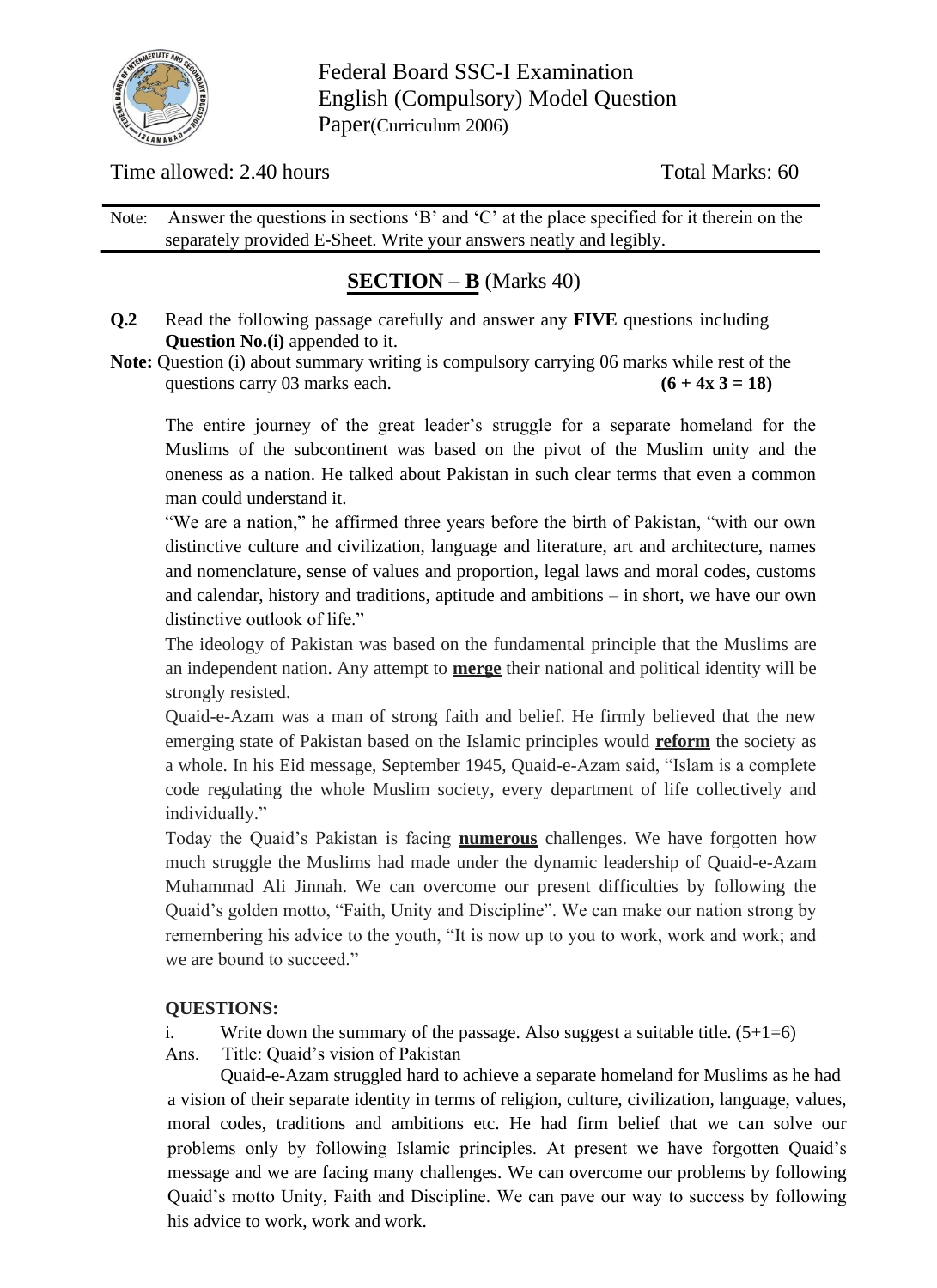ii. Point out the Quaid's adherence to Islamic Ideology as mentioned in the passage.

Ans: Quaid's adherence to Islamic ideology is mentioned in the passage as Pakistan came into being for Muslims to lead their lives according to Islamic principles. As in his message Quaid said, "Islam is a complete code regulating the whole Muslim society, every department of life collectively and individually."

iii. How does the Quaid's view of the ideology of Pakistan serve as a guiding principle for our nation building efforts?

Ans: Quaid's view of ideology of Pakistan is based on the fundamental principle that the Muslims are an independent nation. Any attempt to merge their political or national identity will be strongly resisted. This ideology serves as a pivot for the Muslim unity and the oneness as a nation.

iv. Does the Quaid consider Islam just a religion or a complete system of guidance covering all aspects of individual and social life? Explain.

Ans: Quaid considered Islam a complete system of guidance covering all aspect of individual and social life. He believed that Islamic principles provide guidance regarding all matters of life. We can reform our society by following Islamic principles.

v. What is the Quaid's golden motto? What will happen if we follow this motto?

Ans: Quaid's golden motto is, "Unity, Faith and Discipline." As Pakistan is developing country and facing many problems. We can overcome our present difficulties by following Quaid's golden motto.

vi. What is the importance of work as pointed out in the passage?

Ans: Working hard constantly can make us a successful nation. Quaid also advised the youth to work, work and work. By working hard we will be bound to succeed. We can also overcome our present difficulties by adhering to Quaid's advice.

- vii. Write down the meanings of underlined words from the context.
- Ans: merge: integrate/amalgamate
	- reform: rectify numerous: many/countless
- **Q. 3** a. Paraphrase any **ONE** of the following stanzas: **(3)**
- 

I. My little horse must think it queer To stop without a farmhouse near Between the woods and frozen lake The darkest evening of the year.

 Ans: My horse must think it strange to stop here between the woods and frozen lake in a dark evening, as normally there is no stop without a farmhouse.

#### **OR**

II. The day is cold, and dark, and dreary; It rains, and the wind is never weary; The vine still clings to the mouldering wall, But at every gust the dead leaves fall, And the day is dark and dreary.

 Ans: The day is cloudy, dark and dull with rain. The wind is blowing fast and it is violent. The vine still sticks on to the decaying and molding wall but dead leaves fall with fast blowing wind. The day is still dark and melancholic.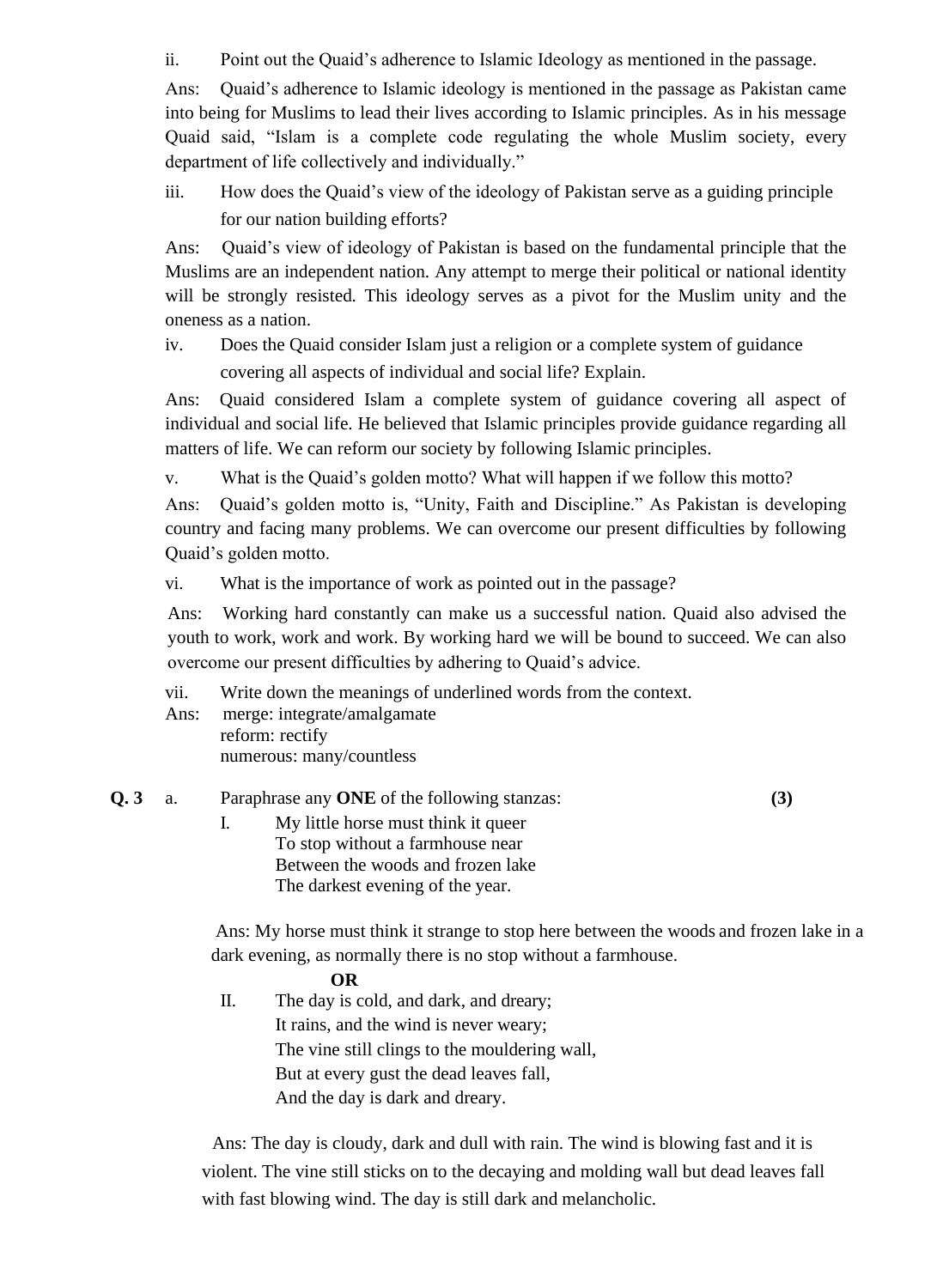**b.** Read the following stanza carefully and answer the questions given at the end: **(6)**

I. The angel wrote, and **vanished**. The next night It came again with a great **wakening** light, And showed the names whom love of God had blest, And lo! Ben Adhem's name led all the rest.

#### **QUESTIONS:**

|      | Write down the rhyme scheme of the stanza.                               | (1) |
|------|--------------------------------------------------------------------------|-----|
| Ans: | The rhyme scheme of the stanza is aa, bb.                                |     |
| 11.  | Who wrote the names of the people who are blessed with God's love? $(1)$ |     |
| Ans: | The angel wrote the names of those who are blessed with God's love.      |     |
| 111. | Give meanings of the underlined words.                                   | (1) |
| 1V.  | Ans: vanished: disappeared                                               |     |
|      | wakening: disturbing/rousing                                             |     |
| V.   | What did the angel show to Ben Adhem?                                    | (1) |
| Ans: | The angel showed the list of people blessed by God's love.               |     |
| V1.  | Why was Abou Ben Adhem's name on the top of the list?                    | (2) |
|      |                                                                          |     |

 Ans: Abou Ben Adhem's name was on the top of the list because God loves those the most who love their fellow beings.

#### **OR**

II. For oft, when on my couch I lie In vacant or in **pensive** mood, They flash upon that inward eye Which is the bliss of **solitude**; And then my heart with pleasure fills, And dances with the daffodils.

#### **QUESTIONS:**

i. Write down the rhyme scheme of the stanza. (1)

Ans: The rhyme scheme of the stanza is ab, ac, dd.

ii. What flashes upon the inward eye of the poet? (1)

Ans: The beautiful scene of the dancing daffodils flashes upon the inward eye of the poet.

iii. Give meanings of the underlined words. (1)

Ans: pensive: thoughtful

solitude: loneliness

iv. Which poetic device has been used in the last line of the stanza? (1) Ans: Personification has been used in the last line of the stanza i.e. his heart dances with the daffodils.

v. How does the poet enjoy the company of daffodils? (2) Ans: Whenever the poet is in thoughtful mood or is sitting all alone he recalls the beautiful scene of the dancing daffodils and enjoys their pleasing company.

**Q.4** a. Fill in the blanks to complete the process of washing clothes in a machine. Use the passive voice form of the verbs given in brackets. **(5)** Dirty clothes are **taken** (take) for washing. Clothes are **separated** (separate) on the basis of texture, colour, etc. Each pile is **put** (put) in the washing machine tub. Then the detergent powder is **added** (add). Once the washing is over the clothes are **removed** (remove) from the tub and hung for drying.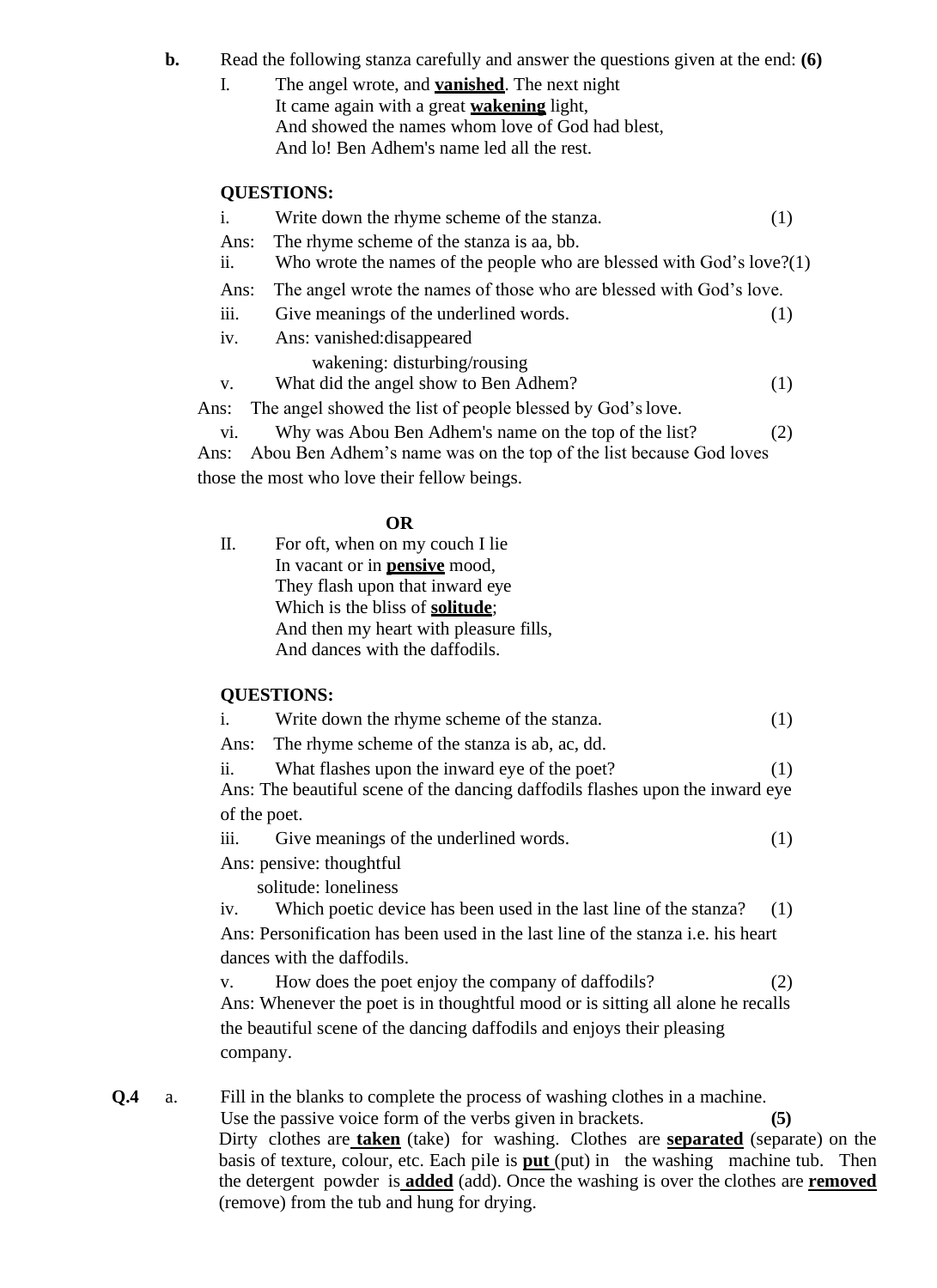- **b.** Use the Verbs given in the brackets as present and past participles. (any **FIVE**) **(5)**
	- i. When I am tired, I enjoy **watching** television. (watch)
	- ii. I'm not in a hurry. I don't mind **waiting**. (wait)<br>iii. They don't have much money. They can't affore
	- They don't have much money. They can't afford **going** out. (go)
	- iv. I wish that dog would stop **barking**. It is driving me mad. (bark)
	- v. Hurry up! I don't want to risk **missing** the train. (miss)
	- vi. Where are the chocolates? Have you **eaten** them all?(eat)
	- vii. How is your new job? Are you **enjoying** it?(enjoy)
	- **c.** Punctuate the following para/line(s): **(3)**

looking straight at her he said I cant help you i don't like this one said Ayesha

 Ans: Looking straight at her, he said, "I can't help you." "I don't like this one,"said Ayesha.

## **SECTION – C (Marks 20)**

**Q.5** Write an email to your sister congratulating her on her success in the speech competition.

Ans: From[:abc@gmail.com](mailto:abc@gmail.com)

To: [def@gmail.com](mailto:def@gmail.com)

Subject: Congratulations on Success in Speech Competition

Dear sister,

I hope that my E-mail reaches you in the best of health and spirits. Your last E-mail brought the happy news of your excellent performance in speech competition. I am very happy to learn that you stood first in the competition. I am very proud of you. You had always been a hardworking student. Co-curricular activities help in grooming our personalities and help us in developing sportsman spirit so I hope you will keep up your efforts.

Accept my heartiest congratulations on your success. Pay my compliments to your friends.

 Yours lovingly, XYZ.

#### **OR**

Write an application for two days leave for attending your brother's marriage.**(8)**

Ans: Examination Hall,

City ABC. 22<sup>nd</sup> January, 2022 The Principal, School DEF, City ABC.

Subject: Leave for two days.

Respected sir,

It is stated that I have to attend the marriage ceremony of my elder brother. We have to go out of station due to which I will not be able to attend the school. Kindly grant me a leave for two days i.e.  $23^{\text{rd}}$  and  $24^{\text{th}}$  January, 2022.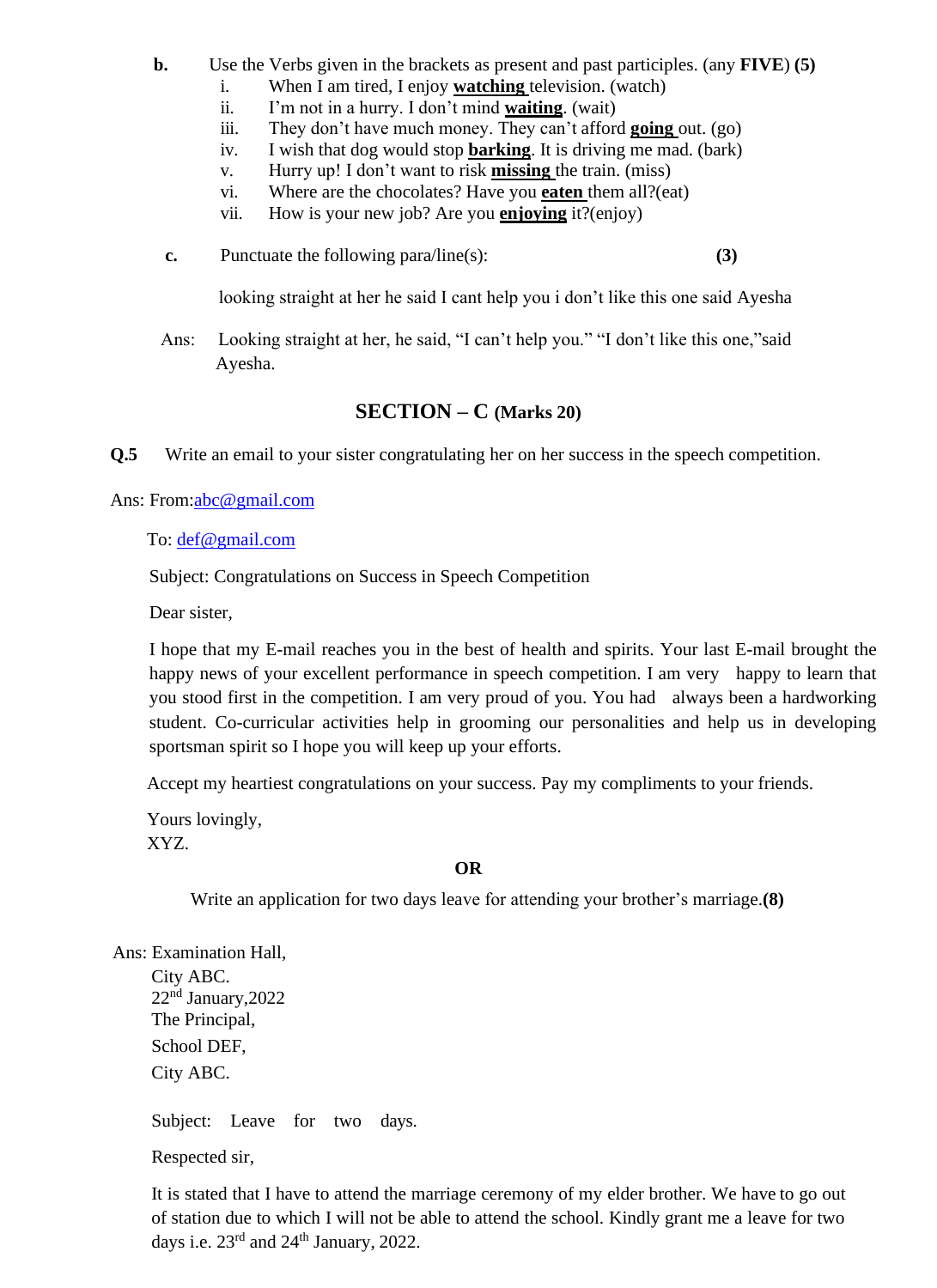I shall be grateful to you.

Yours Obediently,

XYZ.

**Q.6** Write a paragraph of about 80 to 100 words on any **ONE** of the following: **(6) Good Manners OR Green Pakistan**

#### Ans: **Good Manners**

Good manner are the norms of social conduct set. These are the principles that we have to follow religiously. Being good-mannered means that you are polite and respectful to others. Good manners are not just restricted to behaviour. Using decent language is also a part of it. Talking politely, displaying personal integrity and being helpful are some principles required for good manners. Our Holy Prophet (PBUH) has laid prime focus on having good manners as he himself was the best in manners.

#### **"The best among you are those who have the best manner and character."**

**OR**

#### **Green Pakistan**

#### **"Green is the prime color of the world from which its loveliness arises."**

Pakistan is one of the countries that are badly affected by pollution. This issue of pollution can be addressed by growing more trees. The whole world is fighting against environmental degradation including our own country. A green Pakistan means we can manage solid waste management, plant more trees, conserve water and adopt environment friendly practices. By adopting these attitudes we can make a difference in the environment of our country and make it look greener and cleaner as well.

**Q.7** Translate the following passage into Urdu: **(6)** 

Urdu is a national language of Pakistan but English is an official language of Pakistan. In the present age, the importance of English language has increased. This language is important in a sense that books on modern branches of knowledge are written in it. In our country, an English Speaker is regarded as scholar. For going abroad, English language learning is necessary. It is an international language.

اردو پاکستان کی قومی زبان ہے لیکن انگریزی پاکستان کی دفتری زبان ہے- موجودہ زمانے میں انگریزی زبان کی اہمیت بڑھ گئ ہے-یہ زبان اس وجہ سے بھی ضروری ہے کہ جدید علوم کی کتابیں اس میں لکھی جاتی ہیں- ہمارے ملک میں انگریزی بولنے والے کو عالم سمجھا جاتا ہے – بیرون ملک جانے کے لیے ، اس زبان کا سیکھنا ضروری ہے – یہ ایک بین االقوامی زبان ہے-

#### **OR**

Write a dialogue between a brother and a sister on the use of Mobile Phones.

Ans: (Ayesha and Farhan are siblings .While going to school they are having a dialogue on merits and demerits of use of mobile phones.)

Farhan: Hello Ayesha, have you seen my new mobile phone? Father gifted it to me last night.

Ayesha: No, sorry I slept early. It must be nice being the choice of father. But I shall advise you to use it carefully.